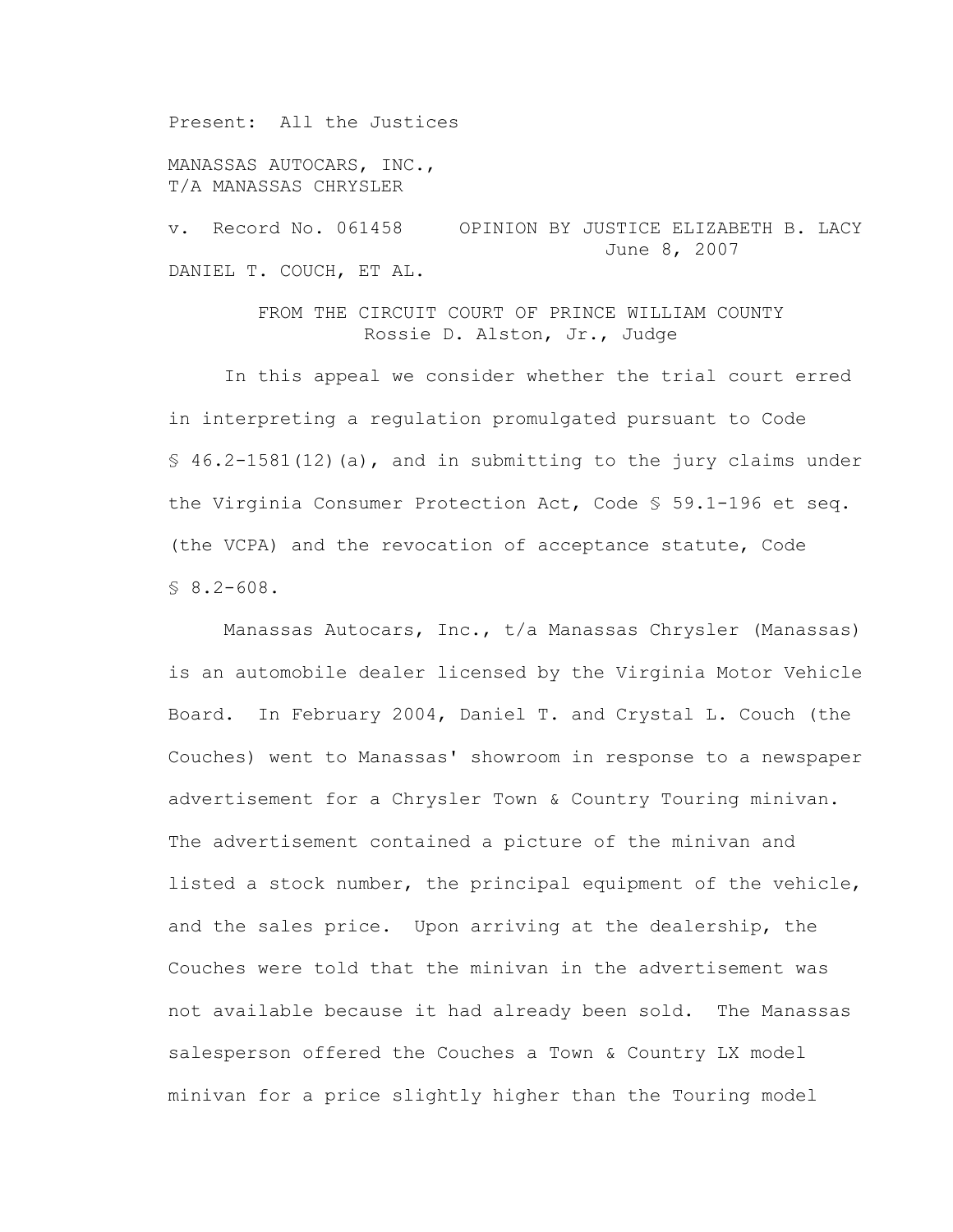featured in the advertisement. The Couches ultimately agreed to purchase a new red LX model minivan. Manassas did not have a red LX model in stock but arranged to have one delivered from another dealership that day.

The Couches returned to the dealership a few hours later to pick up the LX model. While waiting for the vehicle to be cleaned, they filled out the purchase and financing agreements and made a \$2,000 down payment. When the Couches saw the minivan, they noticed a grey circular "splotch" approximately seven to eight inches in diameter with a "drip" mark streaking three to four inches down to the wheel well of the passenger side rear panel. The Manassas salesperson told the Couches to make an appointment to bring the vehicle back and Manassas' detailer would remove the stain. The Couches made the appointment and drove the vehicle home.

Over the next few weeks, Manassas tried unsuccessfully to remove the stain. Ultimately Manassas repainted the area affected by the stain without telling the Couches or getting their permission to do so. The Couches subsequently attempted to return the vehicle to Manassas, stating that they had purchased a new vehicle, not a repainted vehicle. Manassas refused to accept the repainted vehicle on the ground that title to the vehicle had passed.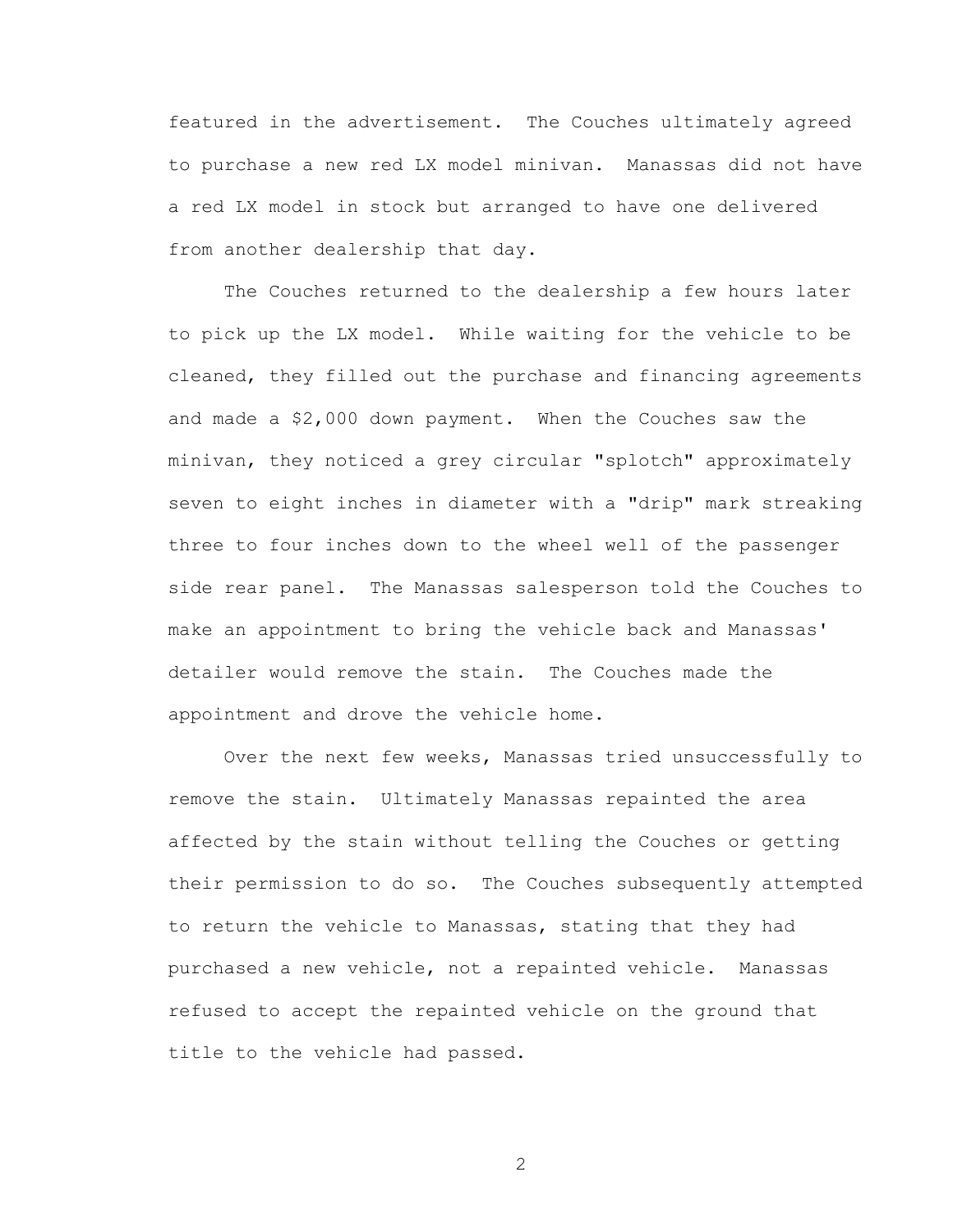The Couches subsequently notified Manassas by letter that they were revoking acceptance of the vehicle, and returned the vehicle to Manassas, but Manassas had it towed back to the Couches' residence. $^1$  At that point, the vehicle had been driven approximately 1,100 miles.

 The Couches filed an amended motion for judgment against Manassas claiming that they properly revoked acceptance of the vehicle under Code § 8.2-608, and had suffered monetary damages as a result of the revocation. They also claimed that the use of the stock number in the advertisement of the Town & Country Touring vehicle, without any indication of limited availability, was a deceptive practice under Code § 46.2- 1581(12)(a) and, because the advertisement related to a consumer transaction, it violated Code § 59.1-200(A)(8) of the VCPA.<sup>2</sup>

 Manassas responded to the Couches' VCPA claim by citing a regulation adopted by the Motor Vehicle Board, 24 VAC § 22-30- 30(L), ("the regulation") which, according to Manassas, permits an advertisement for new vehicles to list such vehicles by stock number as "one means of satisfactorily

 $\overline{\phantom{a}}$  $1$  The Couches also notified Suntrust Bank (Suntrust), the lender for the purchase, of the revocation. Suntrust eventually repossessed the vehicle.

 $^2$  The amended motion for judgment contained additional claims which are not at issue in this appeal, including claims against Suntrust, which was eventually dismissed as a party.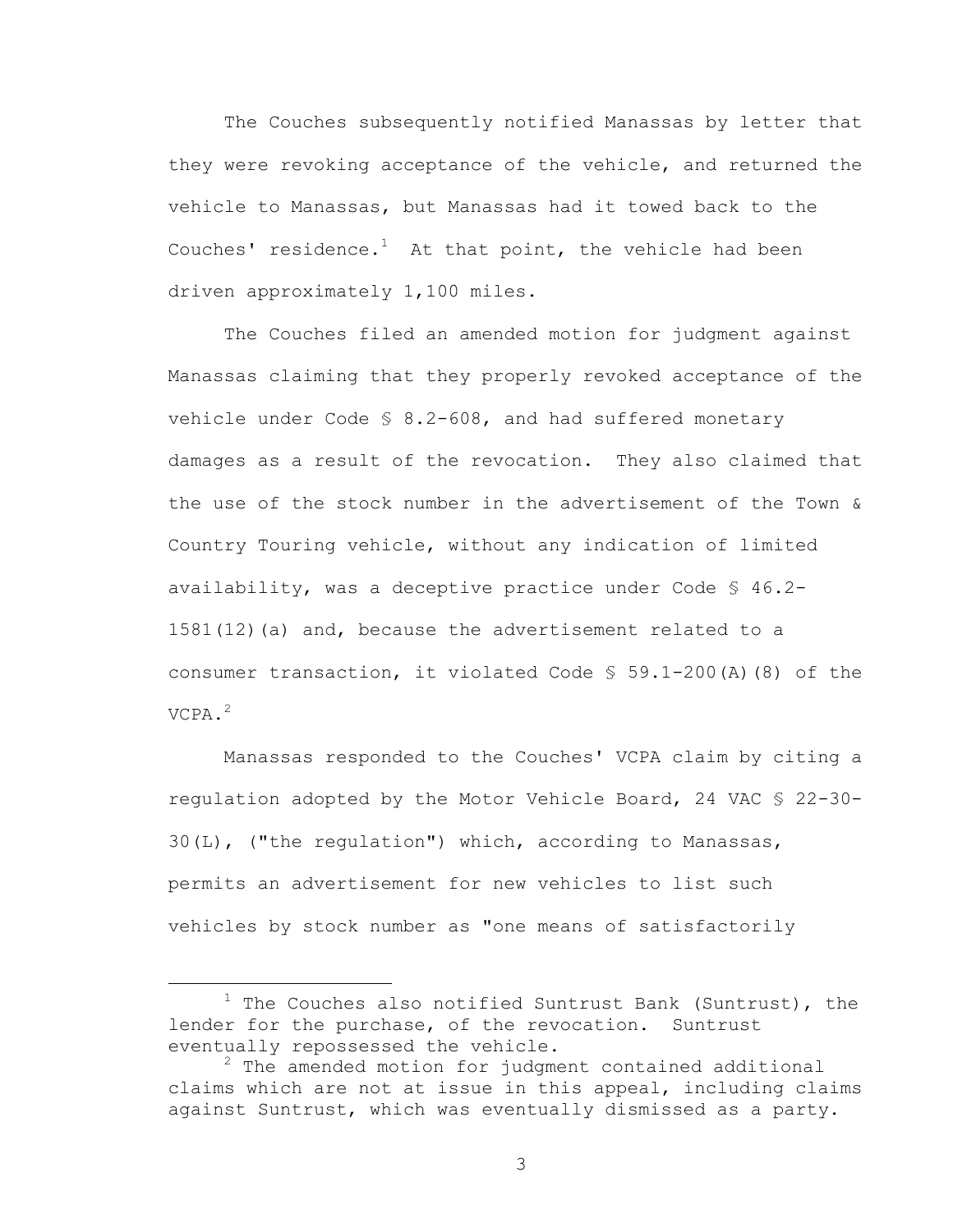disclosing a limitation of availability." Manassas argued that the advertisement complied with the regulation and, because acts "authorized under laws or regulations of this Commonwealth" are excluded from the VCPA under Code § 59.1- 199(A), the Couches could not pursue a claim under the VCPA based on the advertisement.

 At trial, Manassas sought to introduce the regulation as evidence that the advertisement containing the stock number was permissible. The trial court refused to admit the regulation, ruling that it was inconsistent with Code § 46.2- 1581(12)(a), and that statutes prevail over regulations in the event of a conflict. The jury returned a verdict in favor of the Couches, awarding damages of \$3,993 on the revocation claim and \$2,375 on the VCPA claim. The VCPA damages were increased to \$7,125 because the jury found the violation "willful" under Code § 59.1-204(A). Manassas appeals.

## DISCUSSION

## I. The VCPA claim

Manassas seeks reversal of the trial court's ruling that the regulation was inconsistent with Code  $\frac{1}{5}$  46.2-1581(12)(a), and that Manassas therefore could not introduce the regulation or argue that compliance with the regulation was a defense to the Couches' claim of deceptive advertising. Manassas also complains that the trial court erred in allowing the Couches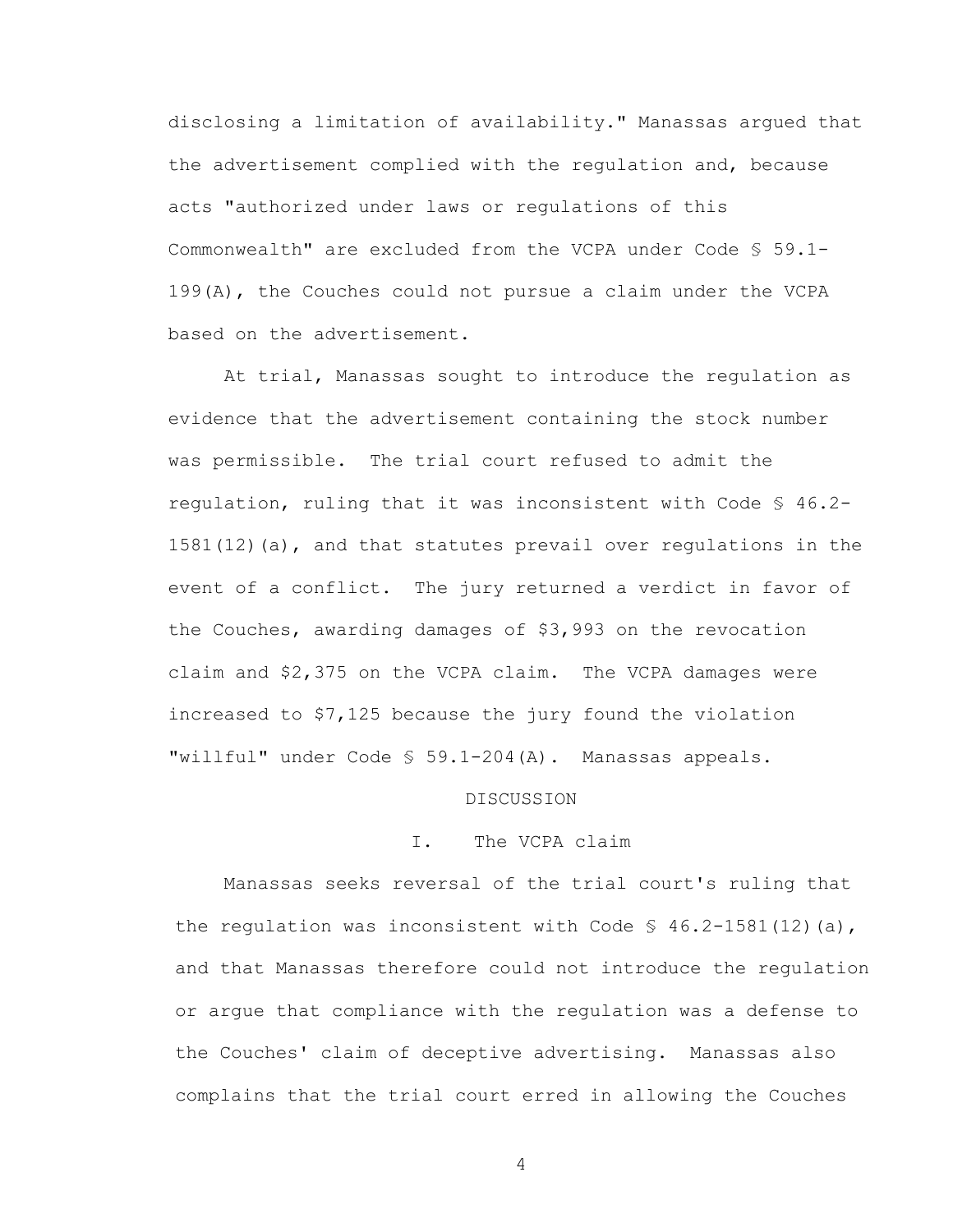to maintain an action under the VCPA based on a violation of Code § 46.2-1581(12)(a).

 As a preliminary matter, we agree with Manassas' statements that regulations of state agencies such as the Motor Vehicle Board have the force of law, Sargent Electric Co. v. Woodall, 228 Va. 419, 424, 323 S.E.2d 102, 105 (1984), and that an agency's interpretation of its governing statutes, as reflected in its requlations, is entitled to great weight. Commonwealth v. American Radiator & Standard Sanitary, 202 Va. 13, 19, 116 S.E.2d 44, 48 (1960). Regulations, however, may not conflict with the authorizing statute. Judicial Inquiry & Review Comm'n v. Elliott*,* 272 Va. 97, 115, 630 S.E.2d 485, 494 (2006). Whether a regulation is inconsistent with its enabling legislation is properly a subject of judicial review. See, e.g., General Motors Corp. v. Dep't of Taxation, 268 Va. 289, 292-95, 602 S.E.2d 123, 125-26 (2004)(holding regulation promulgated by Department of Taxation was inconsistent with statute); Virginia Department of Taxation v. Blanks Oil Co., 255 Va. 242, 246-47, 498 S.E.2d 914, 916 (1998)(holding regulation promulgated by Department of Taxation was not inconsistent with statute); WTAR Radio-TV Corp. v. Commonwealth, 217 Va. 877, 879-80, 234 S.E.2d 245, 246-47 (1977)(holding regulation promulgated by the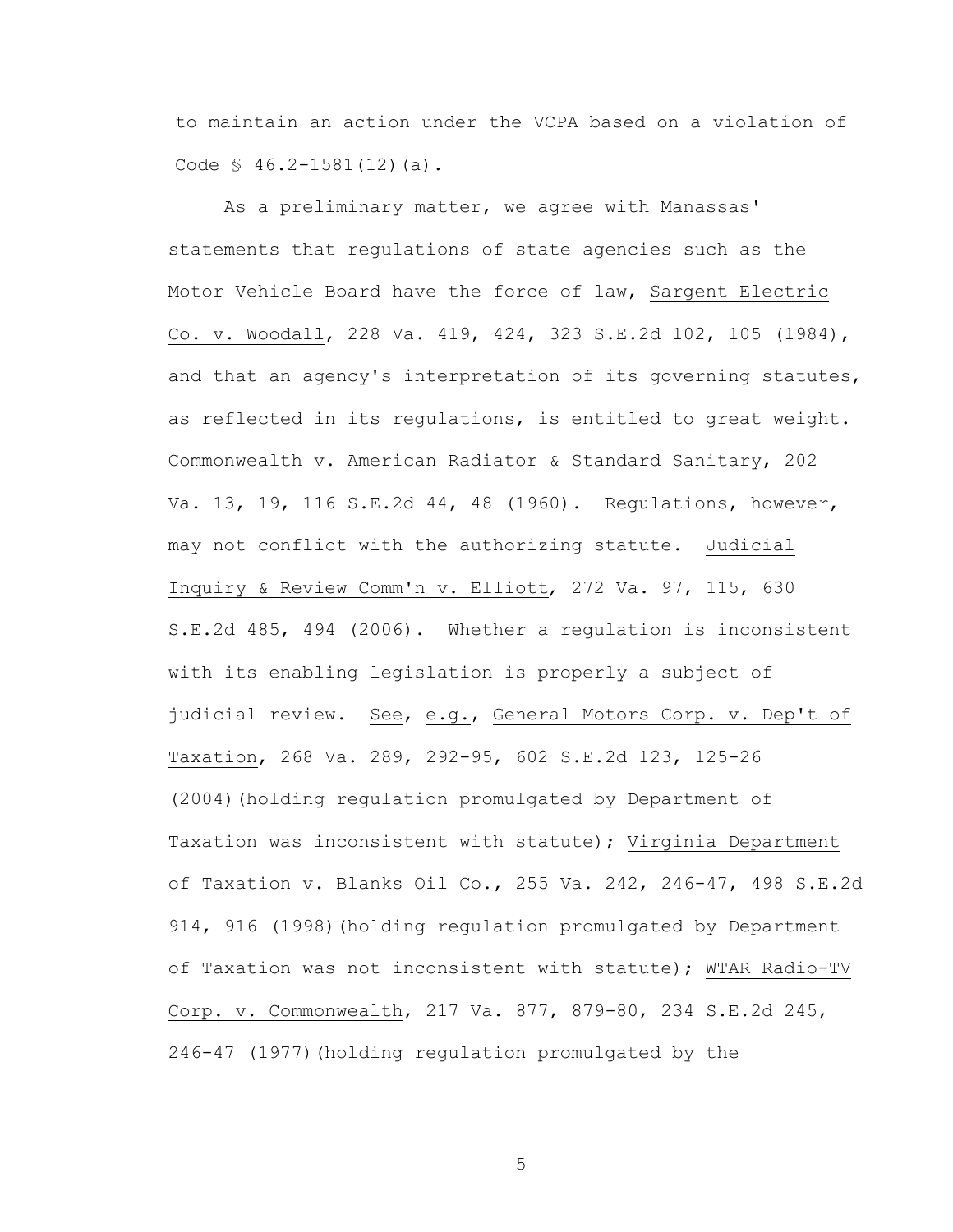Commissioner of the Revenue was not "unwarranted extension" of statute).

Code § 46.2-1581(12)(a) prohibits a motor vehicle dealer from advertising for sale a vehicle which the dealer has no intention to sell at the price or terms advertised. That section states:

If a specific vehicle is advertised, the seller shall be in possession of a reasonable supply of said vehicles, and they shall be available at the advertised price. If the advertised vehicle is available only in limited numbers or only by order, that shall be stated in the advertisement. For purposes of this subdivision, the listing of a vehicle by stock number or vehicle identification number in the advertisement for a used vehicle is one means of satisfactorily disclosing a limitation of availability. Stock numbers or vehicle identification numbers shall not be used in advertising a new vehicle unless the advertisement clearly and conspicuously discloses that it relates to only one vehicle.

Code  $\$$  46.2-1581(12)(a). The regulation promulgated by the Motor Vehicle Board pursuant to this statute states in

relevant part:

If the advertised vehicle is available only in limited numbers or only by order, that shall be stated in the advertisement. The listing of vehicles by stock numbers or vehicle identification numbers is permissible and is one means of satisfactorily disclosing a limitation of availability, provided a separate number is used for each vehicle.

24 VAC § 22-30-30(L). Manassas argues that Code § 46.2- 1581(12)(a) specifically allows the use of stock numbers in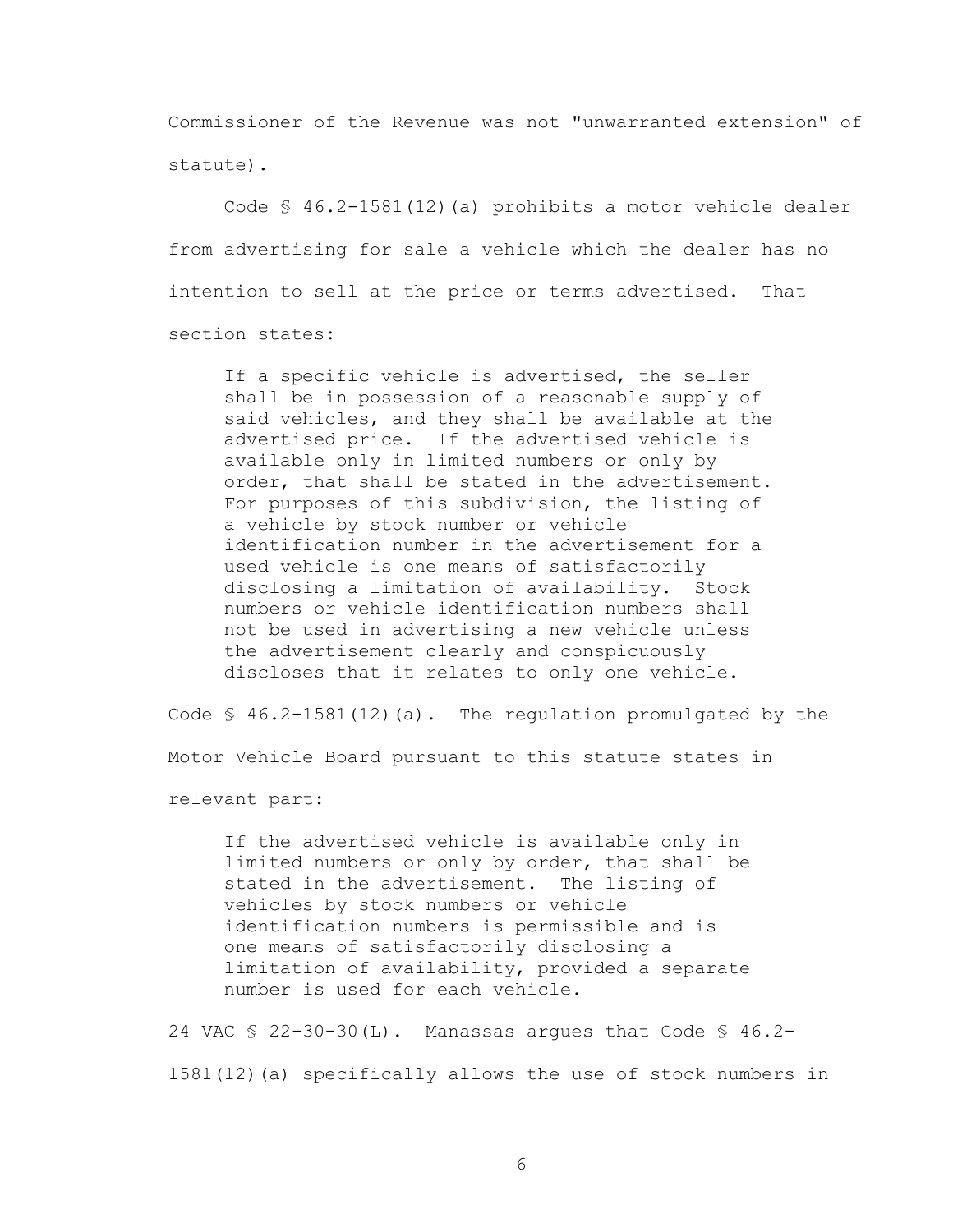advertising new vehicles "as long as the advertisement clearly and conspicuously discloses that the stock number used in the ad relates to only one vehicle." The regulation, according to Manassas, is consistent with the statute because the regulation states that, if a separate stock number is used for each car in the advertisement, the stock number satisfactorily discloses limitation of availability.

Manassas' interpretation ignores the prohibition in Code § 46.2-1581(12)(a) against using a stock number in the advertisement of new cars to indicate limited availability "unless the advertisement clearly and conspicuously discloses that it relates to only one vehicle." The plain meaning of this section is that, for new car advertisements, the stock number alone is insufficient to show limited availability and that something in the advertisement, in addition to the stock number, must clearly and conspicuously indicate that only one vehicle is available. The regulation, however, specifically allows the use of the stock number alone in an advertisement for a new car to serve as an indication of limited availability. Therefore, the regulation and the statute are in conflict and the trial court correctly concluded that the statute prevailed. See General Motors, 268 Va. at 293, 602 S.E.2d at 125 ("It is equally well established, however, that if the language of a statute is clear and unambiguous, a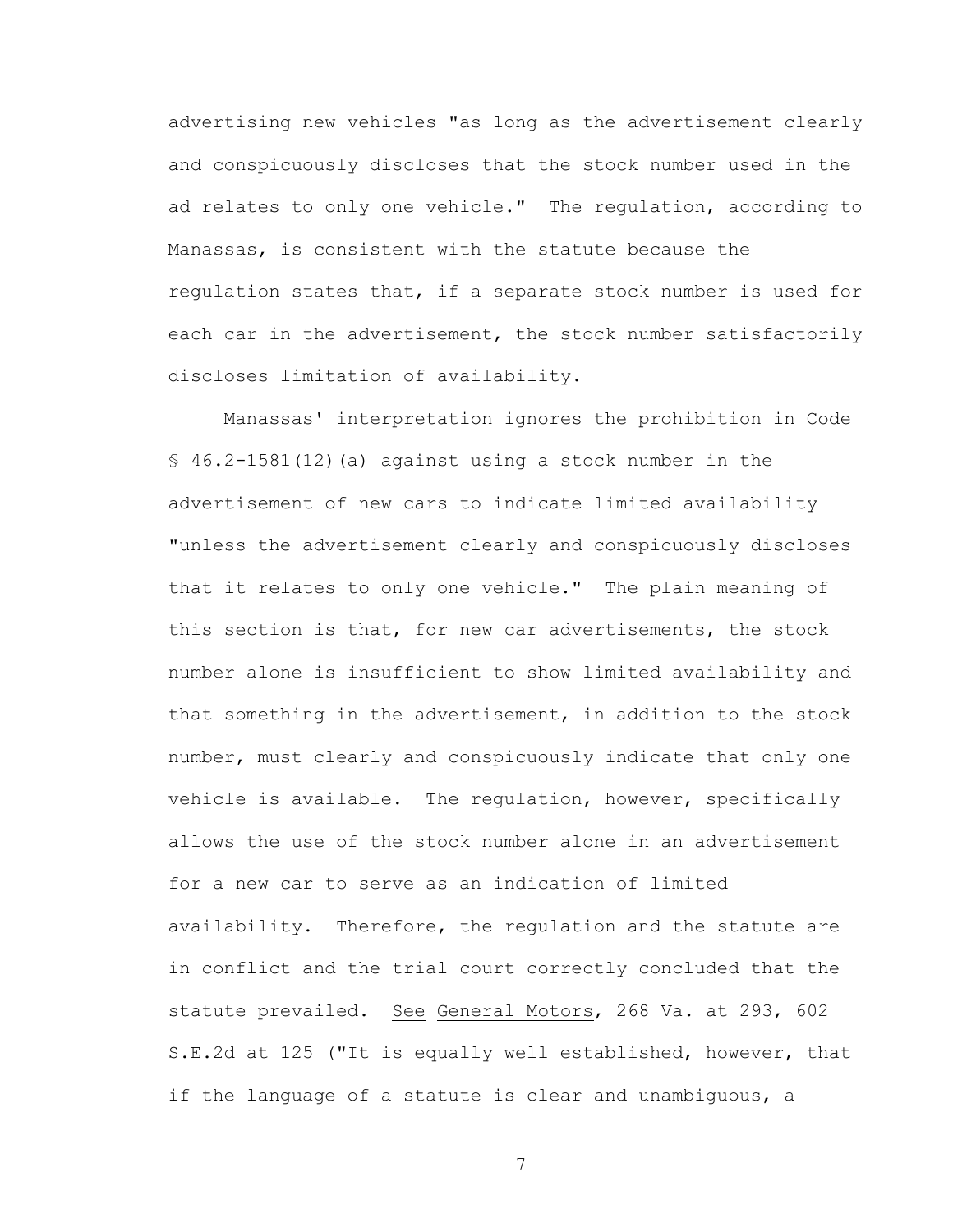regulatory interpretation . . . that is in conflict with the plain language of the statute cannot be sustained."). Accordingly, the trial court did not err in refusing to allow Manassas to introduce the regulation or argue as a defense that the advertisement at issue complied with the regulation.<sup>3</sup>

 Manassas also asserts the trial court erred in allowing the Couches to "maintain a VCPA claim based on their allegations that a violation of Code § 46.2-1581.12(a) was a fraudulent act or practice under the VCPA." While this assignment of error appears straightforward, Manassas' arguments at trial, and on brief and in oral argument in this Court encompass different legal issues. At oral argument Manassas addressed this assignment of error by arguing that the trial court did not have "subject matter jurisdiction" to consider a violation of Code § 46.2-1581 under the VCPA. Manassas based this position on the fact that Code § 46.2-1581 is not included among the sections of Title 46.2 which are set forth in Code § 59.1-200 as possible violations of the VCPA. In other words, according to Manassas, the failure to include Code § 46.2-1581 in Code § 59.1-200 vested enforcement of that

 $\frac{1}{3}$  $3$  On brief and at oral argument before this Court, Manassas argued that the introduction of the regulation should have been allowed to rebut the Couches' allegation that the advertisement was a willful violation of the VCPA. However, Manassas never raised that argument as a grounds for admission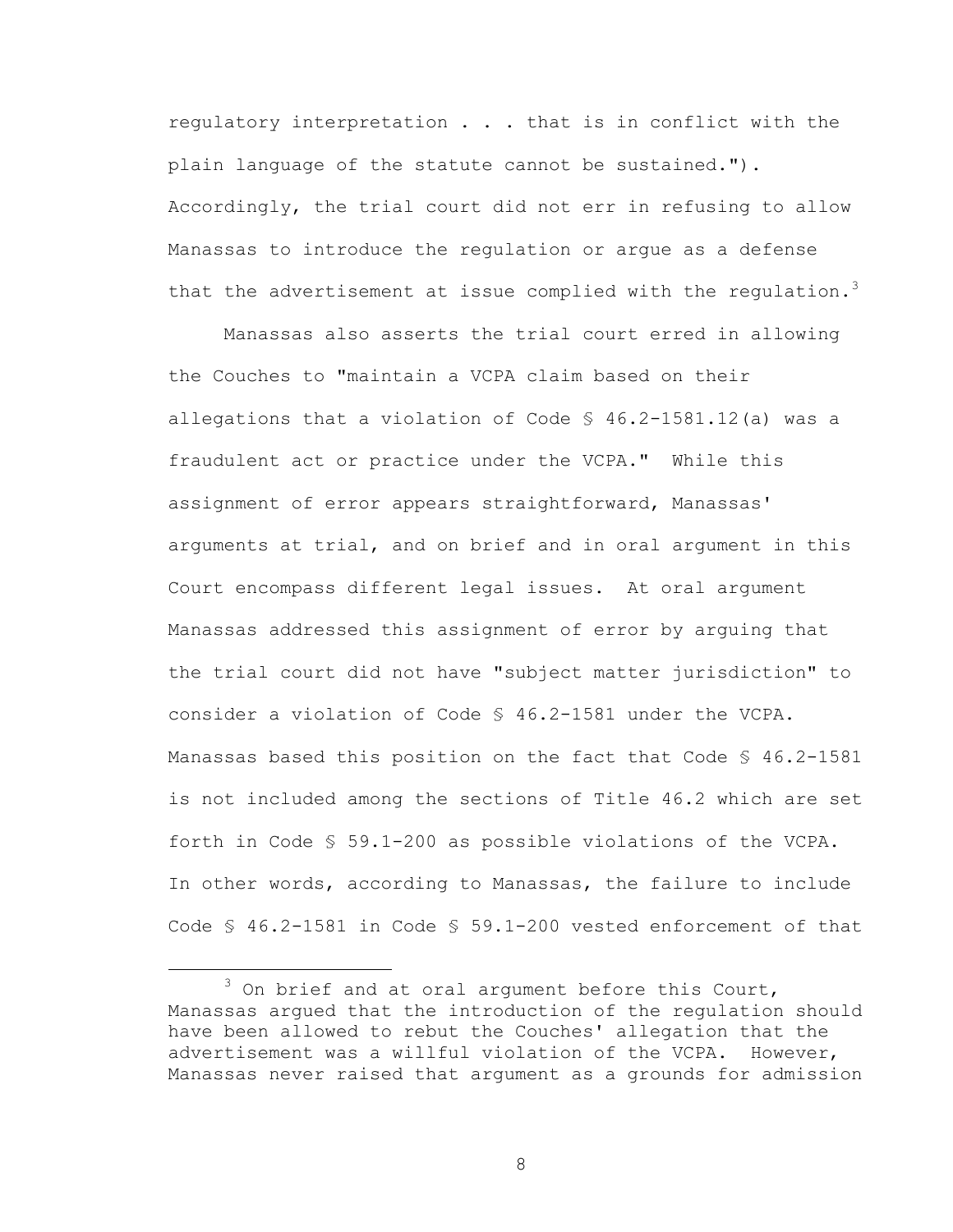section solely in the Motor Vehicle Board. Manassas did not make this argument in the trial court, however, and we therefore do not consider it. Rule 5:25.

Manassas did argue on brief and at the trial court, however, that the Couches had no claim under the VCPA because of the provision in Code § 59.1-199(A) that the VCPA does not apply to "[a]ny aspect of a consumer transaction which aspect is authorized under laws or regulations of this Commonwealth. . . ." Manassas construes this language to mean that any aspect of a consumer transaction that is regulated by Title 46.2, or by regulations adopted pursuant to that Title, becomes an "authorized" aspect of the transaction and is therefore exempt from the VCPA. Applying this logic to the case before us, Manassas argues that the advertisement at issue was exempt from a claim under the VCPA because it was "an aspect of the consumer transaction" between Manassas and the Couches, and dealer advertising is regulated and therefore "authorized" by Code § 46.2-1581 and the regulation.

Manassas' construction of Code § 59.1-199(A) equates the word "authorized" with "regulated." This interpretation, if correct, would provide an exemption from the VCPA to all motor vehicle dealer advertising regardless of content, since such

i<br>Li

of the regulation before the trial court and we therefore do not consider it here. Rule 5:25.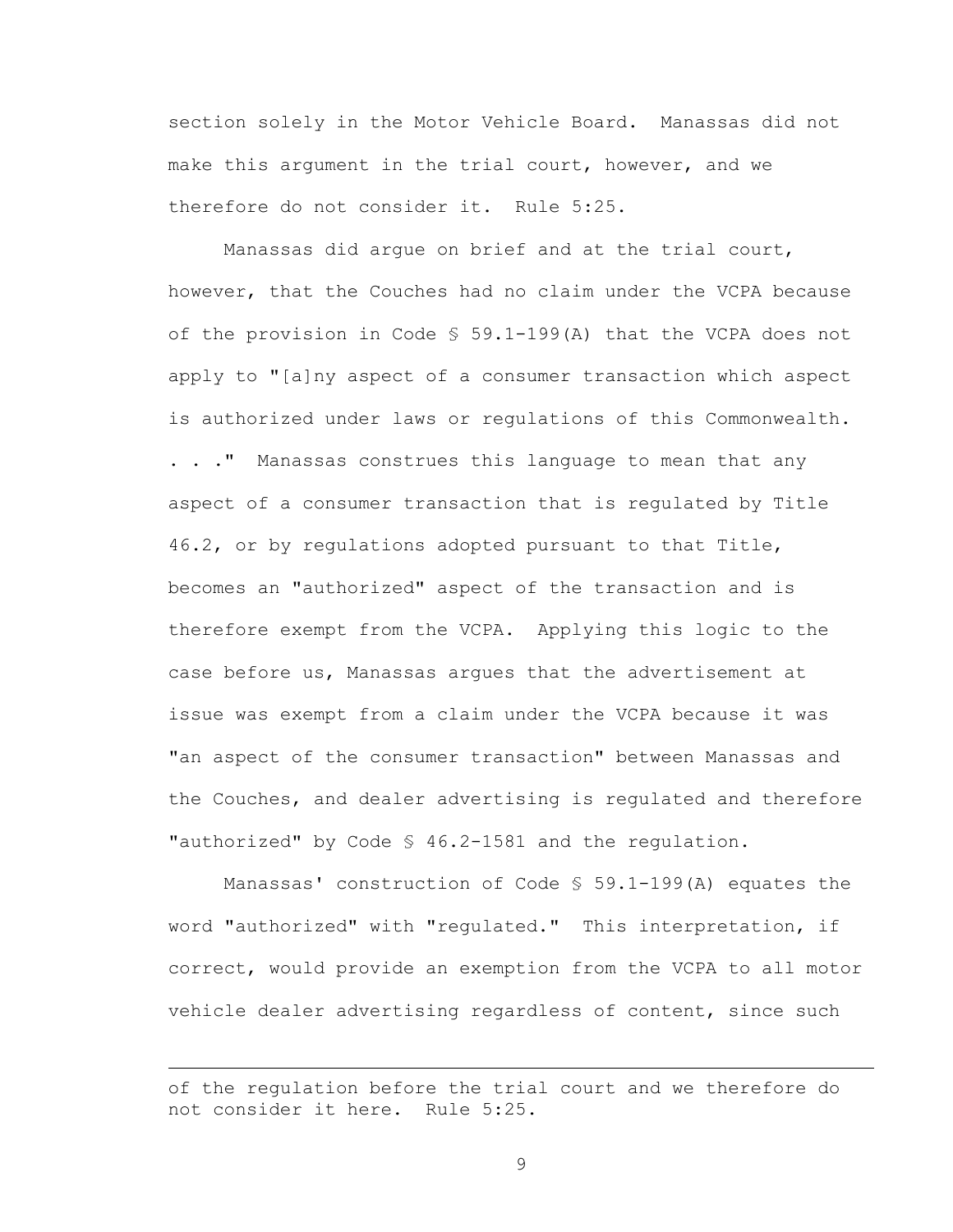advertising is regulated pursuant to Title 46.2. Section 59.1-199(A), however, exempts only those aspects of a consumer transaction that are "authorized." Authorized actions are those sanctioned by statute or regulation. Manassas was not entitled to exemption from a VCPA claim on the sole ground that motor vehicle dealer advertising is regulated by other statutory provisions and regulations. Accordingly, we find no error in the trial court's ruling that the Couches could pursue a claim under the VCPA in this case.

## II. Revocation of Acceptance

 Code § 8.2-608 allows a buyer to revoke acceptance of goods if the goods contain a non-conformity that "substantially impairs its value to him" and if the buyer accepted the goods on the assumption that the nonconformity would be cured. Code § 8.2-608. The revocation must occur within a reasonable time after the nonconformity was discovered by the buyer and before there is any substantial change in the condition of the goods purchased. The buyer may recover damages incurred as a result of the revocation. Id.

 Manassas claims that the trial court erred in denying its motions to strike the Couches' revocation claim because the evidence did not establish that the nonconformity substantially impaired the vehicle's value to the Couches. Specifically, Manassas argues that under Gasque v. Mooers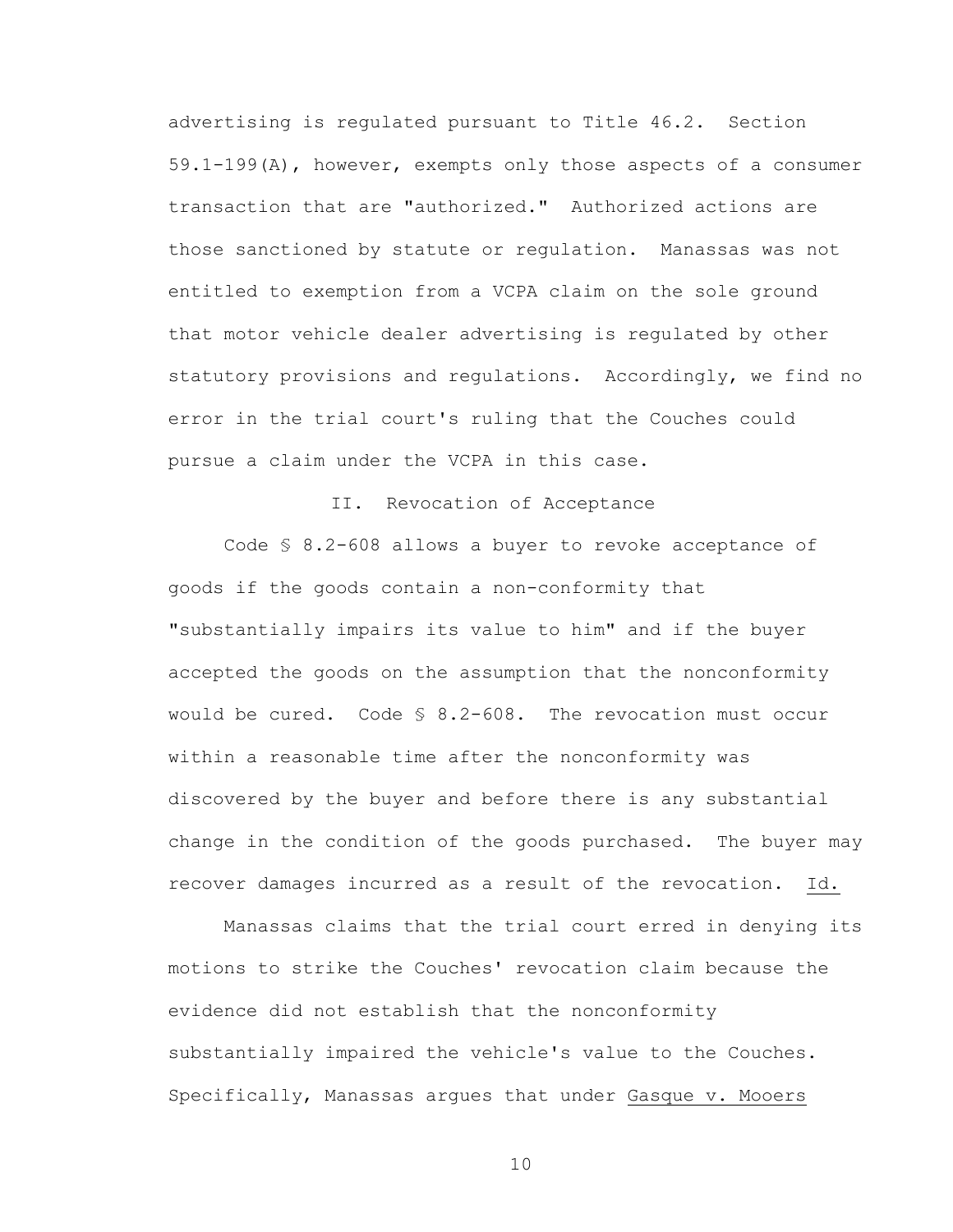Motor Car Co., 227 Va. 154, 313 S.E.2d 384 (1984), the measure of substantial impairment of value to the buyer is not diminution in the value of the goods on the open market; rather, unless the evidence establishes otherwise, the usual and customary purpose of the goods  $-$  in this case, transportation  $-$  is presumed to be the reason for the purchase and the measure by which the value of the goods is determined. Considering this purpose, Manassas points out that there was no evidence that the nonconformity adversely affected the vehicle's "drivability." The only evidence offered at trial regarding value was the Couches' expert witness who testified that the repainting diminished the value of the vehicle by 20 percent. Manassas contends that the Couches therefore failed to carry their burden of proof on their revocation claim and the trial court erred in submitting this issue to the jury. We disagree with Manassas' proposed application of Gasque.

The plaintiffs in Gasque sought to revoke their acceptance of a new 1979 Fiat vehicle based on a number of problems such as a water leak, heater malfunction, inoperative clock and interior light, automatic choke problems, excessive oil consumption, loud vibrations, and other noises and rattles. The plaintiffs had driven the vehicle with these various defects for at least 4,500 miles prior to revocation, and the vehicle had been driven over 8,000 miles at the time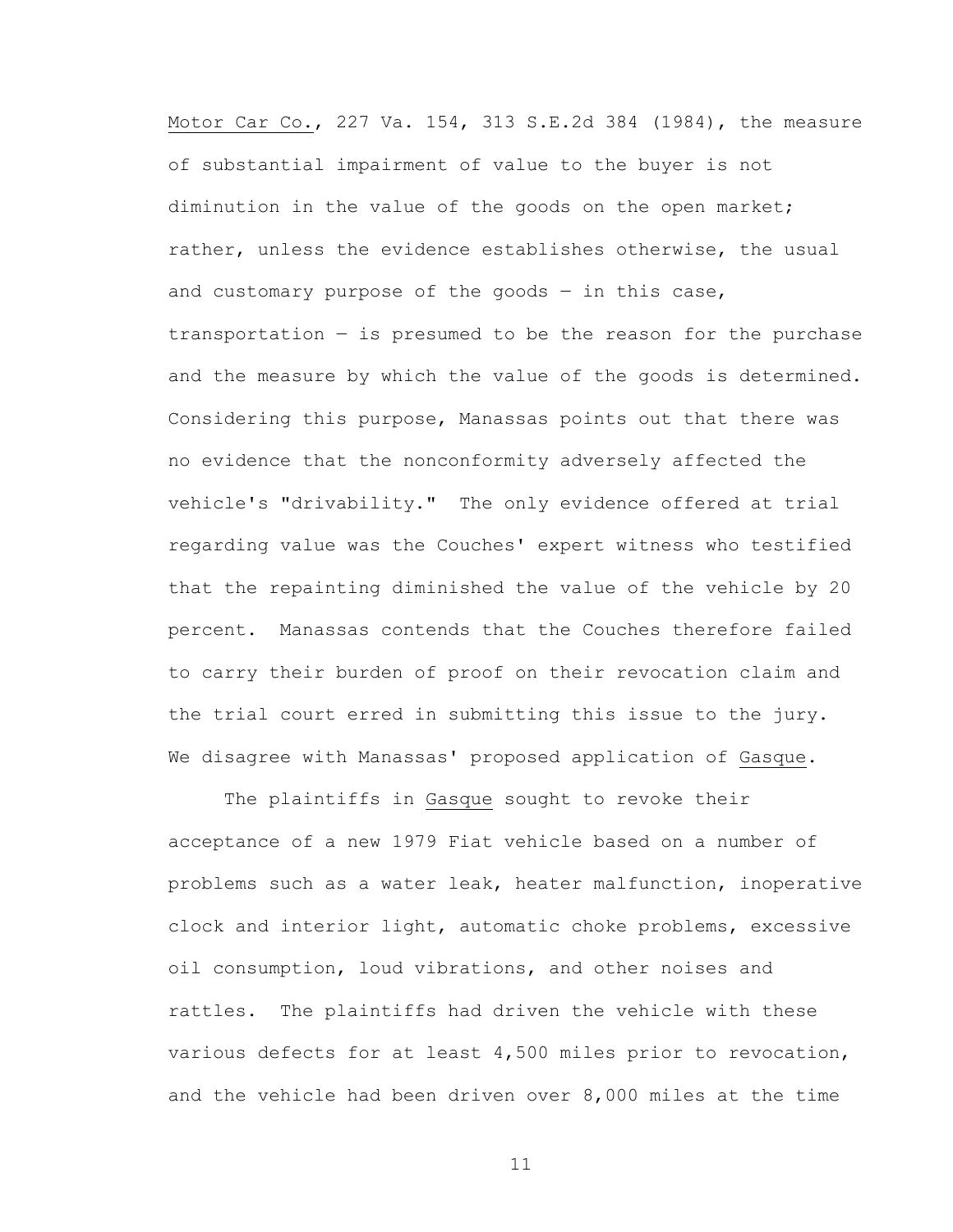of trial. The trial court struck the plaintiffs' evidence and entered judgment for the defendant dealer, holding that, under a "driveability" test, there was no substantial diminution in the value of the vehicle to the plaintiffs and the plaintiffs did not notify the dealer of the revocation within a reasonable time.

On appeal to this Court, one issue was whether the "driveability" test used by the trial court was correct. The plaintiffs argued that the appropriate test was a subjective test, "under which the buyers need only persuade the factfinder that their 'faith has been shaken' in the product." 227 Va. at 160, 313 S.E.2d at 389. We rejected this argument, holding that while a "driveability" test "would not be of universal application," the application of the test in that case was not erroneous "where the buyers failed to prove any need for the car beyond ordinary transportation." Id. at 161, 313 S.E.2d at 389.

The record in this case shows that Mr. Couch testified he wanted to purchase a new vehicle, not a repainted vehicle, and that the repainted vehicle was not the vehicle they purchased. Mrs. Couch testified that, if she had been told that Manassas intended to cure the defect in the vehicle by repainting it, she would not have given permission because she "purchased a vehicle at new car standards and if you paint it, then, it is